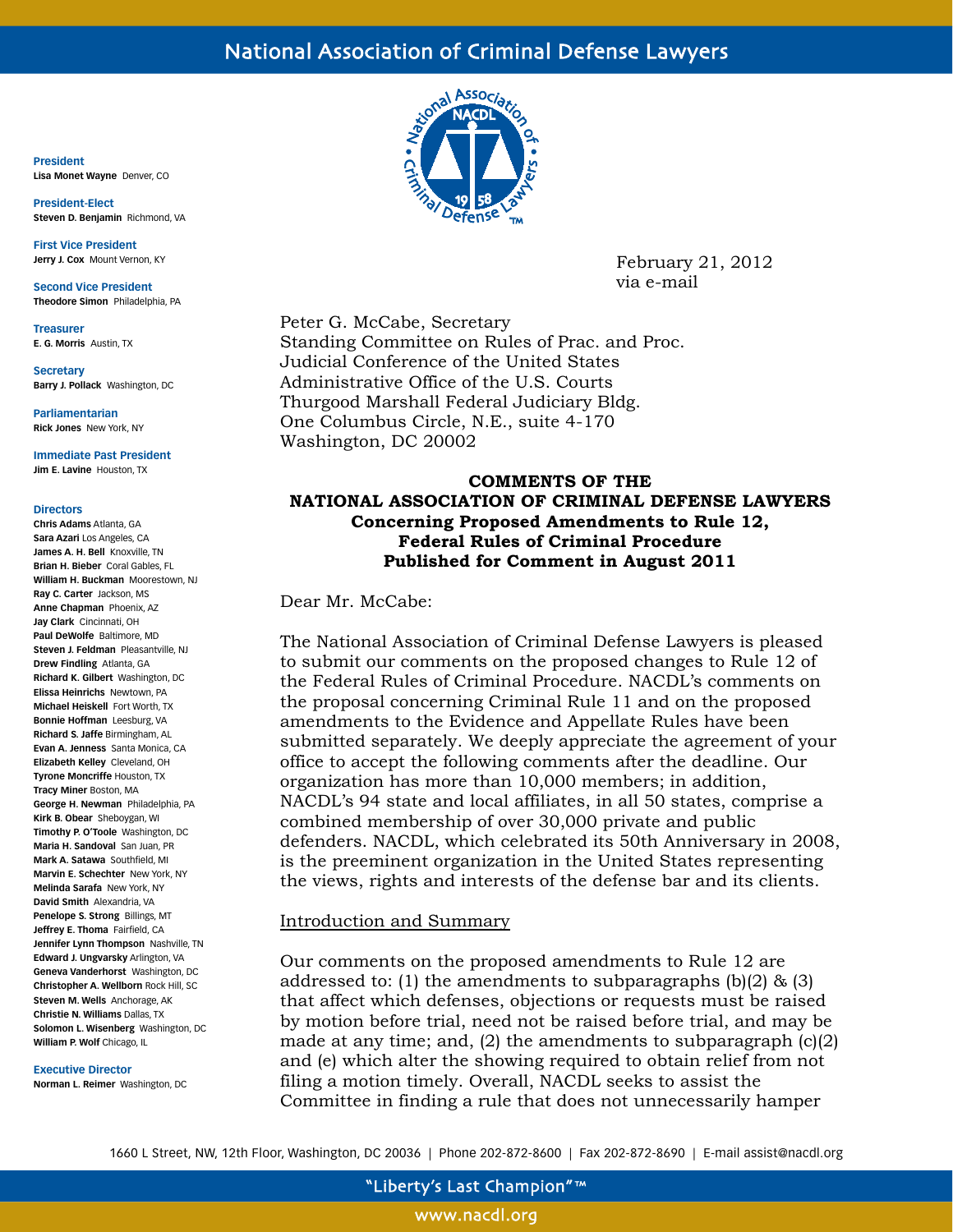defendants' efforts to ensure that they have the benefit of all applicable legal rights and protections in the prosecution process. The ideal rule will of course still allow that process to move forward with fairness to all, including clarity, simplicity, and reasonable efficiency.

1. The proposed amendments to subparagraphs (b)(3) would limit the motions that must be filed before trial to those for which the "basis is reasonably available" and which "can be determined without a trial on the merits." Proposed Amendment to Rule 12(b)(3). As the Committee Report explains, the phrase "can be determined without a trial on the merits" has a well-established meaning, "specifically that trial of the facts surrounding the commission of the alleged offense would be of no assistance in determining the validity of the motion . . ." Criminal Rules Advisory Committee, May 2011 Report to Standing Committee ("May 2011 Report"), Section F.5 (footnote omitted). Under the amended Rule then, the only motions that must be filed before trial would be the five types of motions listed in Rule 12(b)(3)(A)-(E), for which the basis was then reasonably available and the decision of which would not be aided by the trial of the facts surrounding the commission of the alleged offense.

Conversely, a motion listed in Rule 12(b)(3)(A)-(E) would not need to be filed before trial where the basis was not reasonably available or if decision of the motion might be aided by the trial of the facts surrounding the commission of the alleged offense. We fully support the proposed amendments that would effect these changes, as they would provide helpful guidance in determining which motions must be filed before trial, and would leave to counsel's judgment whether other motions, even if not required to be filed before trial, nevertheless should be, or whether they should be deferred until trial of the facts. We propose below further refinements in the amendments to achieve those goals, most importantly making sure the text of the Rule and not merely the Advisory Committee notes make clear that the reference to a motion that "can be determined without a trial on the merits" means a motion as to which a trial of the facts surrounding the commission of the alleged offense would be of no assistance in determining. We also urge the Committee not to include the specific examples of types of motions under subsections (A) & (B), as they are unnecessary and in some instances analytically incorrect.

The proposed amendment to the text of subparagraph  $(b)(2)$  limit the motions that may be made at any time. The Rule now makes clear that two types of motions made be made at any time, the first being motions alleging that the indictment or information fails to invoke the court's jurisdiction, and the second being motions that allege the indictment or information fails to state an offense. This proposed is based on the false premise advanced by the Department of Justice that *United States v. Cotton*, 535 U.S. 625 (2002) "held that an indictment's failure to state an offense does not deprive the court of jurisdiction." May 2011 Report, Section D.1. *Cotton* involved the failure to allege a heightened drug quantity, in a count which nevertheless fully described and alleged a federal offense and unquestionably invoked the district court's jurisdiction. The defendant was thereafter sentenced as if the indictment had alleged the sentence-aggravating fact, which the Court ruled did not rise to plain error. As explained below, *Cotton* does not remotely provide authority, justification, or a rationale for altering the existing provisions of the Rule.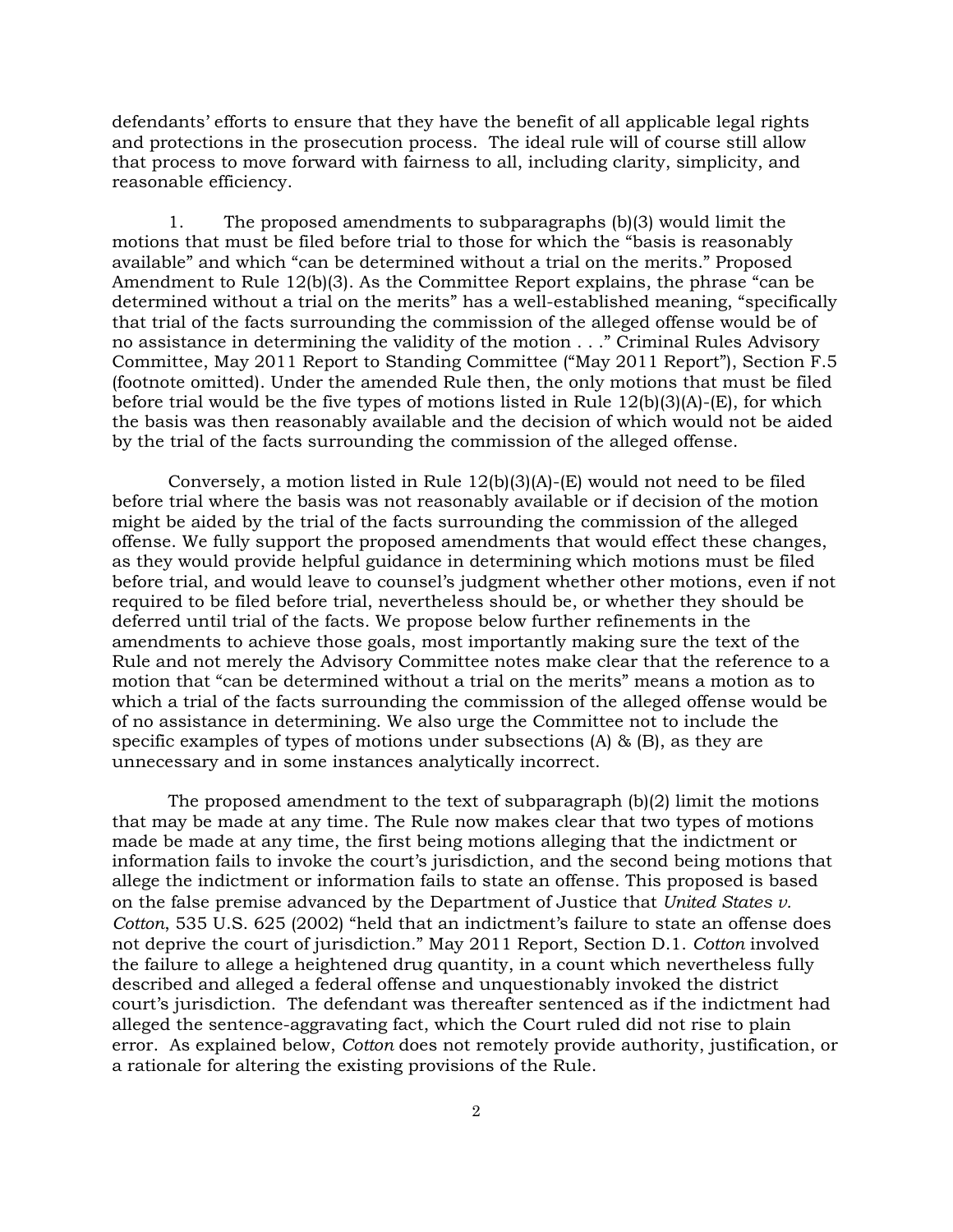2. The proposed amendments creating a new subparagraph (c)(2) and deleting subparagraph (e) would change the showing required to have an untimely motion considered by the court – from the current showing of "good cause" to the proposed showing of "cause and prejudice" for all untimely motions except double jeopardy motions and those alleging the failure to state an offense, which would be subject to a showing of prejudice alone. The fundamental problem with the proposed amendment is that it seeks to establish a single standard to govern the entire procedural spectrum, from motions that are untimely because they were not filed within the time required by a trial court's scheduling order even though they are raised prior to trial, to claims presented during trial, to those first raised on appeal, to claims raised only in a habeas corpus petition after a conviction has become final on direct review. Current case law interprets the "good cause" standard of Rule 12 according to the procedural context in which it is being applied, so that consideration of prejudice is part of the good cause inquiry for a claim that is first made postconviction, but not necessarily as to untimely claims raised before judgment. Adoption of an across-the-board "cause and prejudice" standard would thus change the law at least as to pretrial and in-trial untimely claims and would be unworkable in the pre-conviction context as it would require counsel to advocate his or her own ineffectiveness, raising ethical dilemmas and conflict issues. The current standard of good cause, as interpreted by existing case law, is sufficiently flexible to avoid these problems, while at the same time accommodating the different interests that apply post-conviction. At a minimum, the proposed amendment should be changed to make clear that "cause and prejudice" only applies to post-conviction claims.

# Motions which must be filed before trial or within the time set by the court

Rule 12 currently separates pretrial motions into three categories: the first, under (b)(2), are motions that *may* be made before trial, which are defined as motions "that the court can determine without a trial of the general issue"; the second, under (b)(3), are five types of motions, listed in subparagraphs (A-E), that "must be raised before trial"; and the third, under (b)(3)(B), are motions that may be made at any time.

The proposed amendment would eliminate the provision currently in Rule 12(b)(2) that certain motions may be filed before trial on the basis that it is unnecessary. The proposal would also modify Rule 12 (b)(3) to define the criteria that determines which motions "must be raised by motion before trial." Finally, the amendment would limit the motions that may be made at any time to motions alleging that the indictment or information fails to invoke the court's jurisdiction.

We agree that there is probably no longer a need for a provision that expressly authorizes a defendant to file motions prior to trial. At the same time, we sympathize with the concerns expressed by our friends in the Federal Public Defender Offices, in their comments (Submission 11-CR-008). The Defenders fear that it may risk too much confusion to eliminate a provision long relied upon, while intending no change. The practice of filing pretrial motions is sufficiently well-established that explicit authorization to do so may indeed be unnecessary, especially given that there is nothing that prevents or restricts a defendant from filing prior to trial a motion that raises a defense, objection or request that "the court can determine without a trial of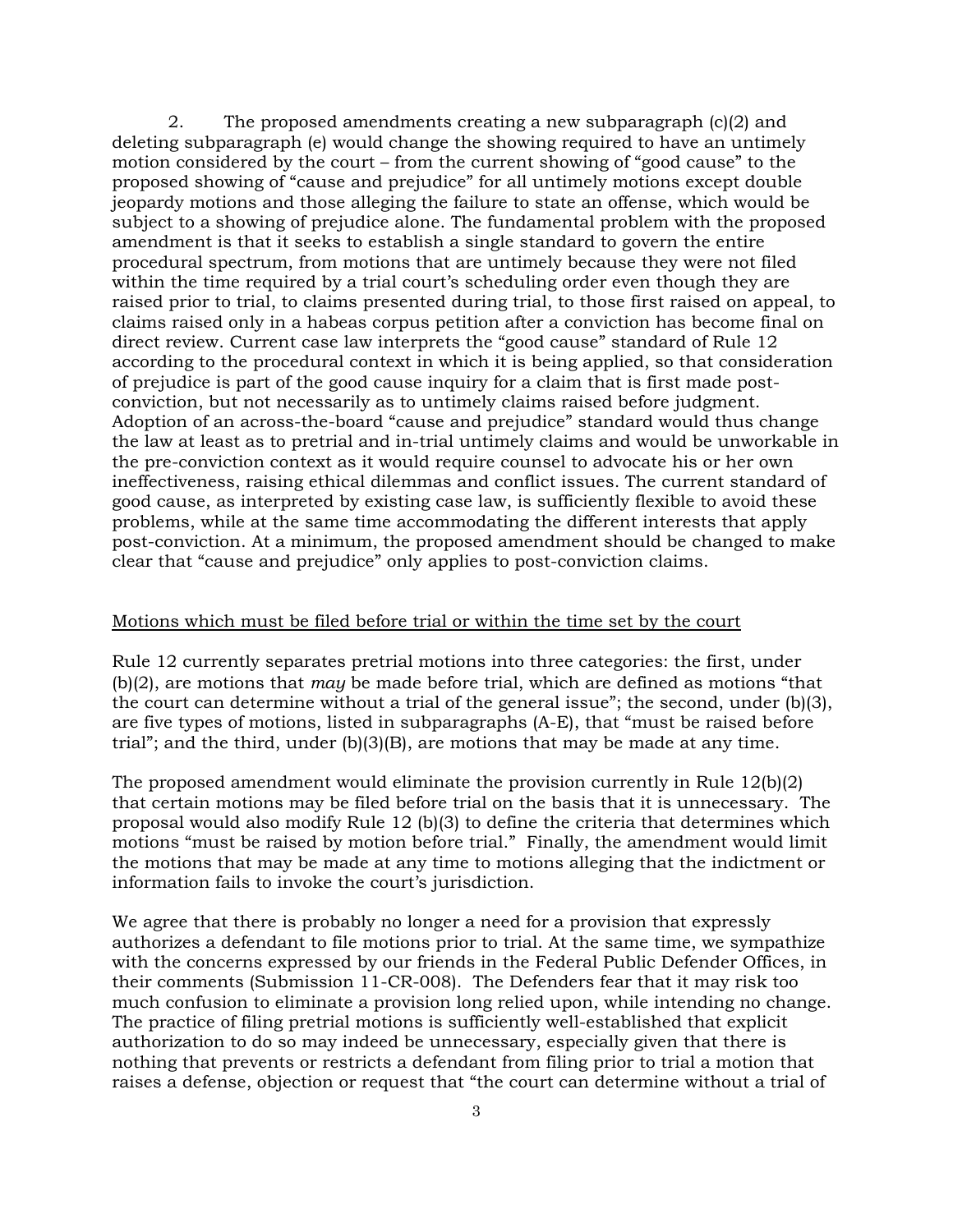the general issue." *See* Fed.R.Crim.P. 47 (authorizing the defense to file a motion for whatever relief it seeks). Further, under Rule 12(d), the court may defer ruling on the motion if it finds good cause to do so. Accordingly, we take no position on this aspect of the proposal.

We fully support the amendments to Rule 12(b)(3) that would for the first time provide criteria to be used in determining which motions must be filed before trial. The current Rule lists five types of motions that in all cases must be made before trial. The amendment would add two criteria that would clarify and limit the circumstances in which the listed motions must be filed before trial. The first criterion, that the basis for the motion is then reasonably available, is obviously sensible. This will eliminate the need to file motions to protect the record in circumstances where the factual basis for filing a motion is not yet available to counsel, but counsel suspects or even anticipates that grounds for the requested relief may arise at a later time. As the Committee Report explains, this provision essentially codifies case law interpreting "good cause" under Rule 12(e) for consideration of motions filed after the time set by the trial court to include the basis for the motion not having been available previously. *See* May 2011 Report, Section F.4., and note 36.

The second criterion is that the motion "can be determined without a trial on the merits." As noted above, the Committee Report explains that the phrase "can be determined without a trial on the merits" has a well-established meaning, "specifically that trial of the facts surrounding the commission of the alleged offense would be of *no assistance* in determining the validity of the motion . . ." May 2011 Report, Section F.5 (footnote omitted; emphasis added). Under the amended Rule then, the only motions that would be required to be filed before trial would be the five types of motions listed in Rule  $12(b)(3)(A)$ -(E), for which the basis was then reasonably available *and* the decision of which would not be aided in any way by the court hearing the testimony and receiving other evidence to be presented at the trial of the facts surrounding the commission of the alleged offense. This would still require that a defense, objection or request be raised by motion before trial if the trial would clearly be of no assistance in determining the defense, objection or request, and at the same time sensibly limit the motions that must be filed before trial to those for which factual development at trial will be of no assistance.

This is a much better approach than the current Rule which simply lists types of motions that must be filed before trial, without regard to whether they would be better filed or adjudicated after factual development of the kind that occurs at trial. The reality is that oftentimes the circumstances of the particular case will affect whether a trial of the facts surrounding the alleged offense will aid in determining a defense, objection or request. Some speedy trial claims, for example, cannot be adjudicated without determining whether delay has caused prejudice to the defense; some severance claims have the same characteristic. In sum, as the Committee Report puts it, this provision will help insure "that parties not be encouraged to raise (or punished for not raising) claims that depend on factual development at trial." May 2011 Report, Section F.5. For the amendments to achieve this purpose to the fullest extent possible, the text of the Rule and not merely the Advisory Committee notes should make clear that the reference to a motion that "can be determined without a trial on the merits" means a motion as to which a trial of the facts surrounding the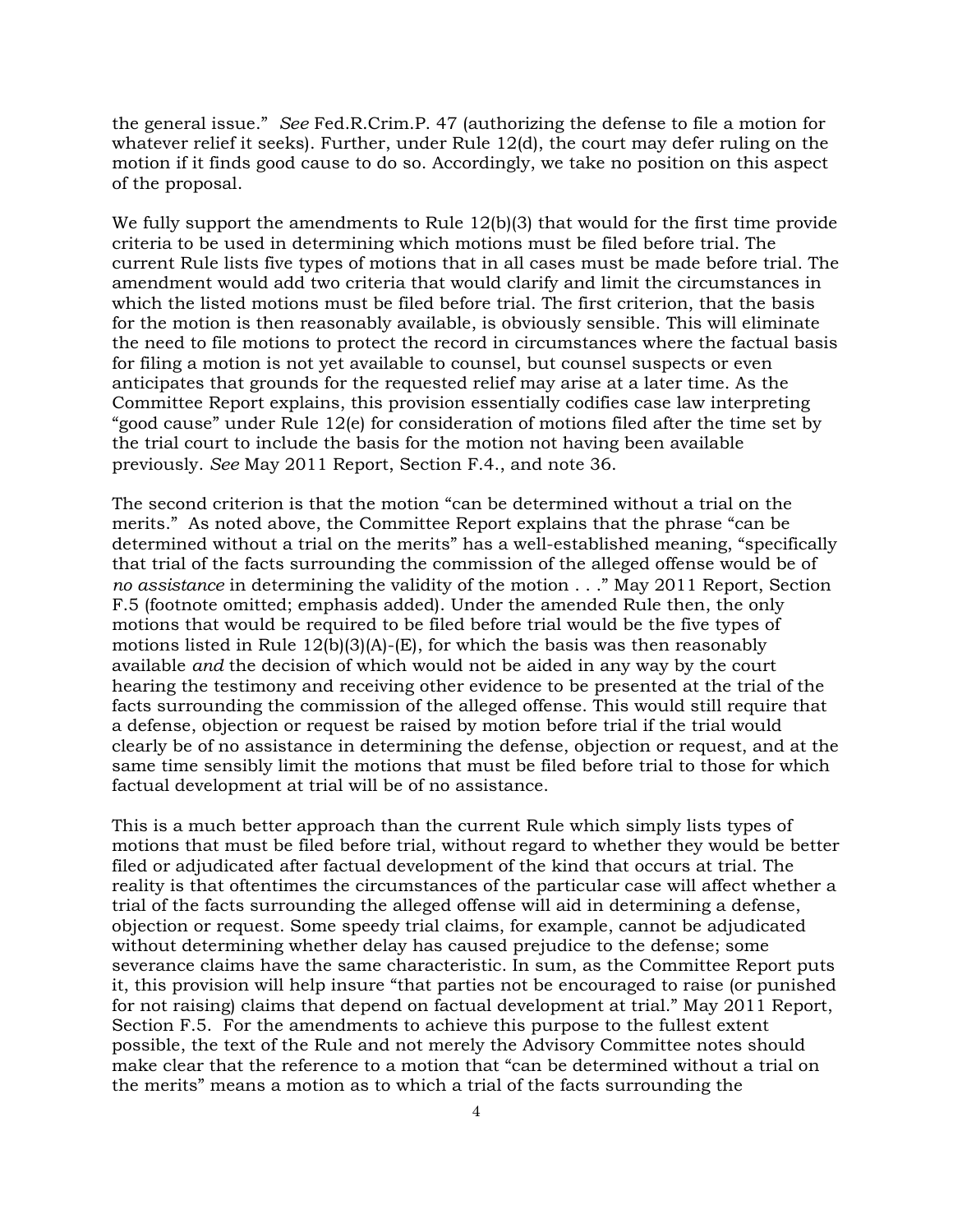commission of the alleged offense would necessarily be of absolutely no assistance in determining. Unless that point is made clear in the text, it is likely if not inevitable that litigants and courts will understand the reference to motions that "can be determined without a trial on the merits" to mean motions that *might* be able to determined without a trial, leading to the filing of unnecessary motions before trial, the penalizing of defendants for their lawyers' good faith judgments as to which motions need to be filed when, and the refusal of courts to consider later-filed motions that under Rule 12b)(3) are properly made optional before trial.

The Committee need not be concerned that its amendment making more motions optional and fewer mandatory before trial will lead to "sandbagging" by the defense. Lawyers who believe they have a meritorious pretrial motion will ordinarily want to file it early, in hopes of either winning dismissal of the case or a narrowing of the charges or evidence. Effective pretrial motions practice enhances the defendant's position in plea negotiations, which after all is how the vast majority of cases are and ought to be resolved. Lawyers will not withhold motions until after the trial begins, just because under the revised Rule that can (and thereby sometimes prevent the government from taking an appeal), even in cases where the defendant has elected to risk a trial. Much more often than not, that reckless strategy would lose more than it could possibly win for the defendant.

The proposed amendments to Rule 12(b)(3) include listing specific examples of the first two types of motions under Rule 12(b)(3), *i.e.*, motions which allege "a defect in instituting the prosecution" (Rule 12(b)(3)(A)), and motions which allege a "defect in the indictment or information  $\ldots$ ." (Rule 12(b)(3)(B)). The listings of specific examples of these two types of motions are not only unnecessary, but could easily be misleading and are likely to cause unnecessary confusion.

The Committee Report explains that the proposal to list specific examples of these two categories of claims is intended to help litigants and courts in determining "whether a claim is a 'defect in the indictment' or 'the institution of the prosecution,' to determine whether it must be raised prior to trial." May 2011 Report, Section F.3 (footnote omitted). Determining whether and which types of claims come within these two categories can admittedly be difficult. But under the Committee's proposed revision, it makes no difference whether a motion falls into one subcategory or the other. They now would be subject to exactly the same criteria, with the exception for jurisdictional claims moved into a new, separate subsection dealing with consequences. Why after reorganizing the Rule this way the Committee has preserved the distinction between subsection  $(b)(3)(A)$  and  $(b)(3)(B)$ , trying to clarify it at the cost of further complicating and extending the length of the Rule, is not apparent to us at all.

Even if Rule 12(b)(3) continues to maintain the categorical distinction between the two kinds of "defects," however, it would not be helpful to include specific examples of motions that might come within them for two reasons. First, they will inevitably come to be seen as exhaustive – or at least exemplary – rather than merely illustrative. Second, the categories are simply not capable of the neat and uniform classification the amendment attempts to achieve. One example that illustrates both these problems is the inclusion of a motion alleging "a violation of the constitutional right to a speedy trial" under the category of a "defect in instituting the prosecution."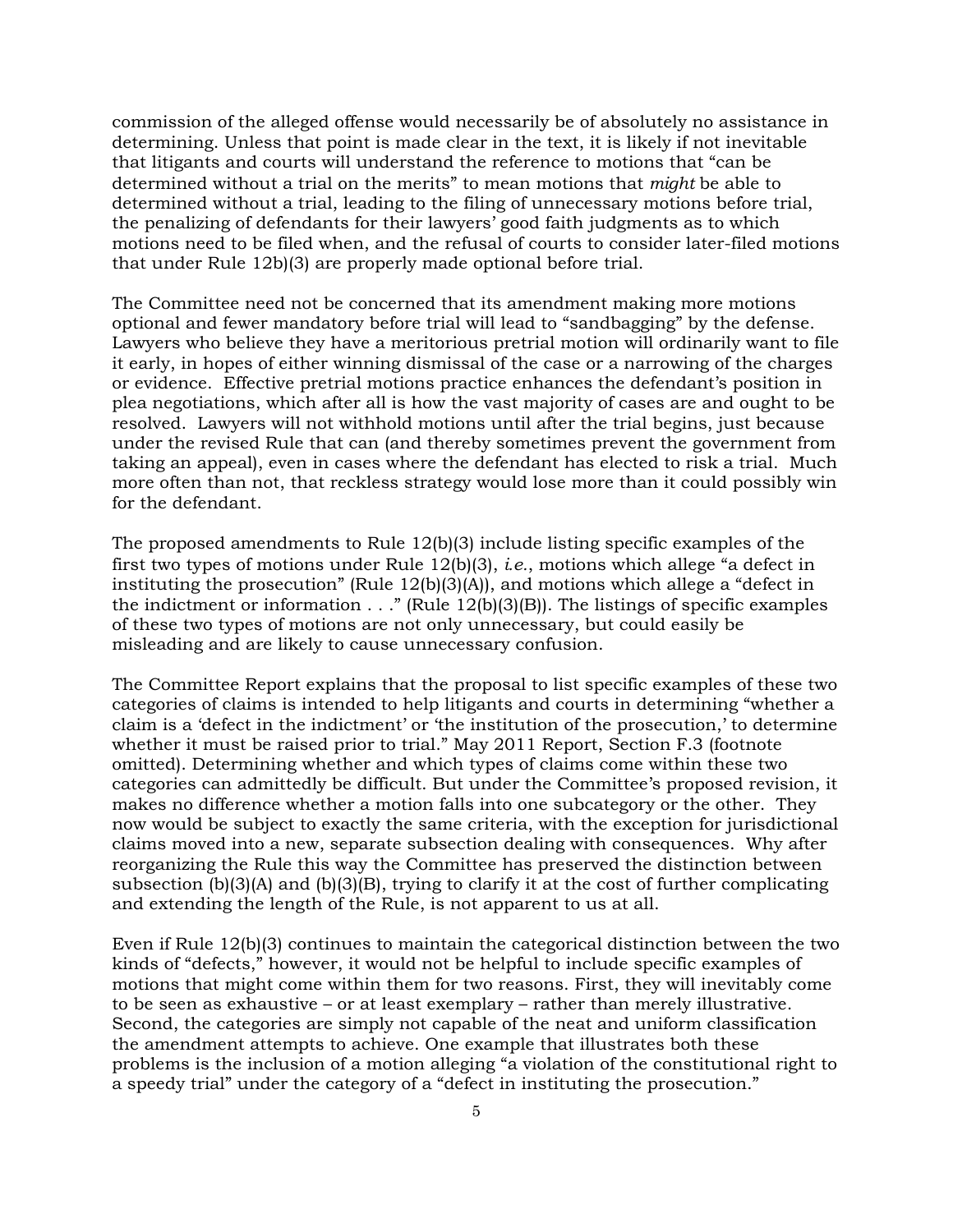Proposed Amendment, Rule 12(b)(3)(A)(iii). It is hard to understand why this should be considered a "defect in instituting the prosecution," given that the violation of the right to a speedy trial ordinarily arises, by its nature, well after the prosecution was instituted. ("Double jeopardy," likewise, is sometimes "a defect in instituting the prosecution," as where there has been a prior conviction or acquittal for "the same offense," but sometimes it only bars multiple convictions or duplicative sentencing.) Similarly, listing "a violation of the constitutional right to a speedy trial" and not a violation of the *statutory* right to a speedy trial might be interpreted wrongly to suggest that the later need not necessarily be filed prior to trial, when in fact the exact opposite is true under current law. *See* 18 U.S.C. § 3162(a)(2); *see* May 2011 Report, Section F.3, n. 33. This example also illustrates the need to make clear in the amended Rule, or at least the accompanying Advisory Committee Note, that as amended the Rule will supersede that statute (or any other that purports to set a specific pretrial motion deadline, such as 18 U.S.C. § 3237(b) (certain venue motions) or 28 U.S.C. § 1867(b) (jury selection challenges)), by virtue of the Rules Enabling Act, 28 U.S.C. § 2072(b).

## Motions which may be filed at any time

Rule 12(b)(3)(B) currently provides that motions alleging that the indictment or information fails to invoke the court's jurisdiction, and motions alleging that the indictment or information fails to state an offense may be raised at any time. The proposed amendments would move the motions that may be made at any time, including while the case is on appeal, to subparagraph (b)(2), and limit such motions to those alleging that the indictment or information fails to invoke the court's jurisdiction, and not motions alleging the failure to state an offense.

The failure to state an offense is presently included among the claims that can be raised at any time because they are understood to be equivalent to "jurisdictional defects." May 2011 Report, Section D.1. The premise of the proposed amendments to remove them from the list of motions that may be made at any time is the view advanced by the Department of Justice that *United States v. Cotton*, 535 U.S. 625 (2002), "held that an indictment's failure to state an offense does not deprive the court of jurisdiction." May 2011 Report, Section D.1. While the stated proposition was reiterated in *Cotton*, there has been no recent change or clarification in Supreme Court precedent in that regard. *See* 535 U.S. at 630-31 (citing cases so holding, from 1916 and 1951). Accordingly, nothing in *Cotton* explains or justifies the proposed change in the Rule*.*

*Cotton* involved an indictment's failure to allege a drug quantity to support an enhanced sentence, which the Court ruled did not rise to plain error. The indictment in *Cotton* fully and properly alleged a federal offense under 21 U.S.C. § 841(a), at a level punishable under *id*.(b)(1)(C) (20 year maximum). Nevertheless, the court had sentenced Cotton and his co-defendants, without objection, to 30 years in some cases and to life terms in others, based on then-prevalent circuit law treating drug quantity as a sentencing factor. After *Apprendi* was decided, however, while their case was pending on appeal, the defendants-appellants argued for the first time that their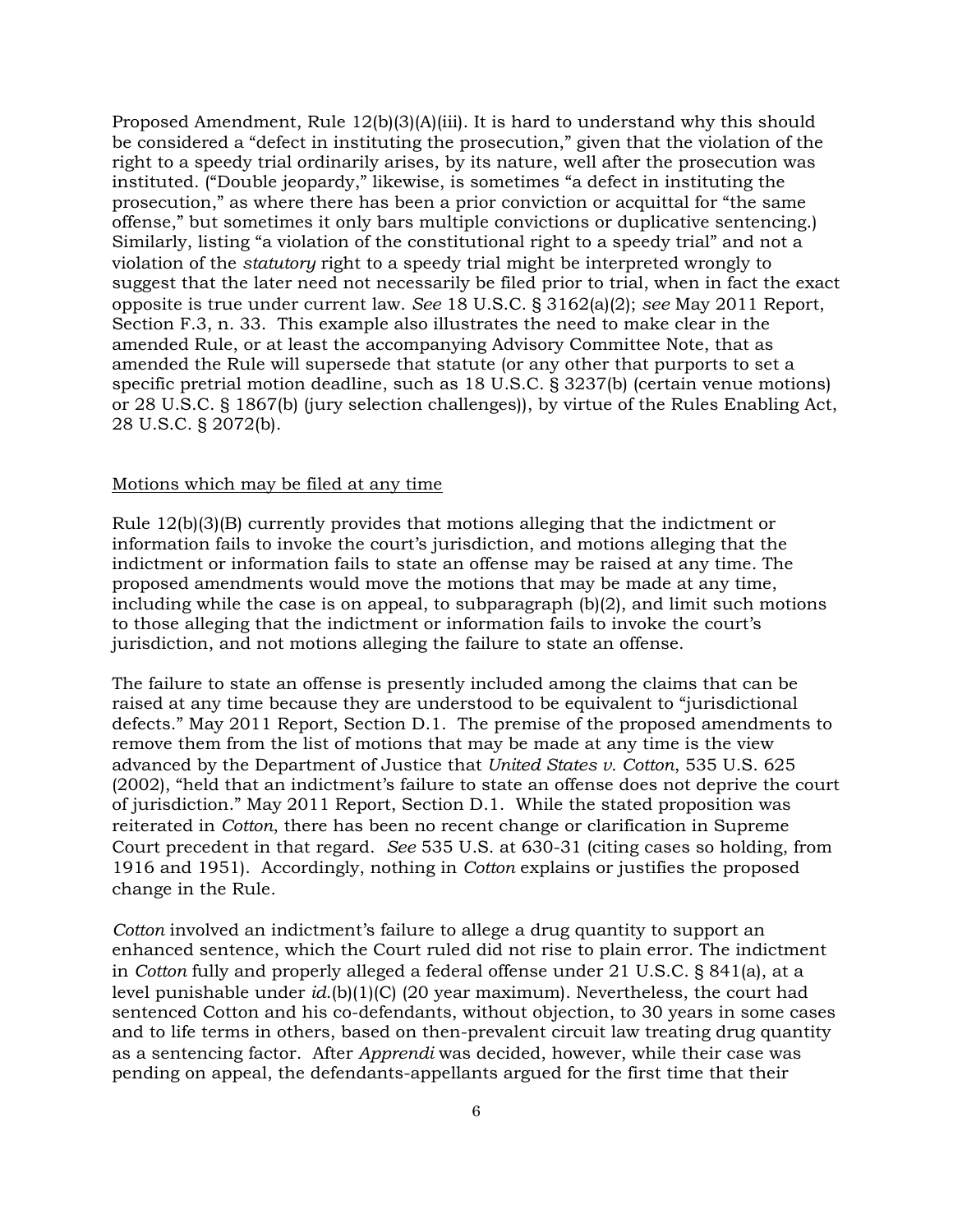sentences were illegal and unconstitutional (because they exceeded the 20-year statutory maximum triggered by the facts alleged in the indictment). Without deciding whether drug quantities under § 841(b) are "elements" of differently graded offenses or simply "sentence-enhancing facts" that *Apprendi* requires to be pleaded and proved, the Court held that the respondents' illegal-sentence claims were subject to the plain error standard, and upheld them, because there was no genuine dispute about the pertinent facts, no surprise to any defendant, and no miscarriage of justice. 535 U.S. at 631-34. The Court discussed whether the indictment's terms were "jurisdictional" because that was the respondents' (fallacious) argument why the sentencing court had no power to impose the sentences it did. The "error" found in *Cotton* not to have been "plain" was the imposition of sentences exceeding the maximum implicated by the terms of the indictment; the respondents' pertinent failure to advance a timely objection, therefore, had occurred at the sentencing stage. The case has nothing whatever to do with any defect in the indictment (in fact, there was none) or with the timing of pretrial motions.

The real issue before the Committee is whether the failure of an indictment to charge an offense is so fundamental, or "structural," that it should be allowed to be raised at any time. This is a substantive issue concerning enforcement of the Fifth Amendment's Grand Jury Clause, not merely a procedural issue, and one which the Supreme Court has not decided. See *United States v. Resendiz-Ponce*, 549 U.S. 102 (2007) (cert. granted to decide "whether the omission of an element of a criminal offense from a federal indictment can constitute harmless error," *id.* at 103, which was then not reached); *id.* at 116-17 (Scalia, J., dissenting, contending error is structural). While the right to grand jury indictment can surely be knowingly and intelligently waived, *see* Fed.R.Crim.P. 7(b), it is quite another thing to say that counsel's missing the deadline for noticing the omission of an element from an indictment can properly result in federal prosecution for an offense that no grand jury ever actually found, as required by the Fifth Amendment, and that such constitutional errors will ordinarily be overlooked on that basis alone.

The amendment now proposed would require the defendant, on appeal after failing to challenge the indictment pretrial (or pre-plea), to demonstrate some sort of "prejudice" from being prosecuted on a defective indictment. We are unsure what that standard could mean in this context. Perhaps it requires demonstration of some reason to think the grand jury would not have found probable cause as to the omitted indictment. How could that be shown, where grand jury records are secret and not part of the record? And would not *United States v. Mechanik*, 475 U.S. 66 (1986), seem to preclude a finding of "prejudice" from such error on appeal after a trial jury verdict or guilty-plea admission of all the elements? Or perhaps "prejudice" in this context will be interpreted to mean that the defendant was, in the end, convicted of or sentenced for a different offense, or a more serious offense, than s/he thought was charged, creating unfairness in trial preparation or plea negotiations. The present proposal offers no clue what answer the Committee intends to these questions.

There is no significant risk of "sandbagging" created by allowing challenges to the sufficiency of an indictment to continue to be raised "at any time while the case is pending." First, even when such challenges are first made during trial, resulting in a mistrial and dismissal, the Supreme Court has held there is no double jeopardy bar to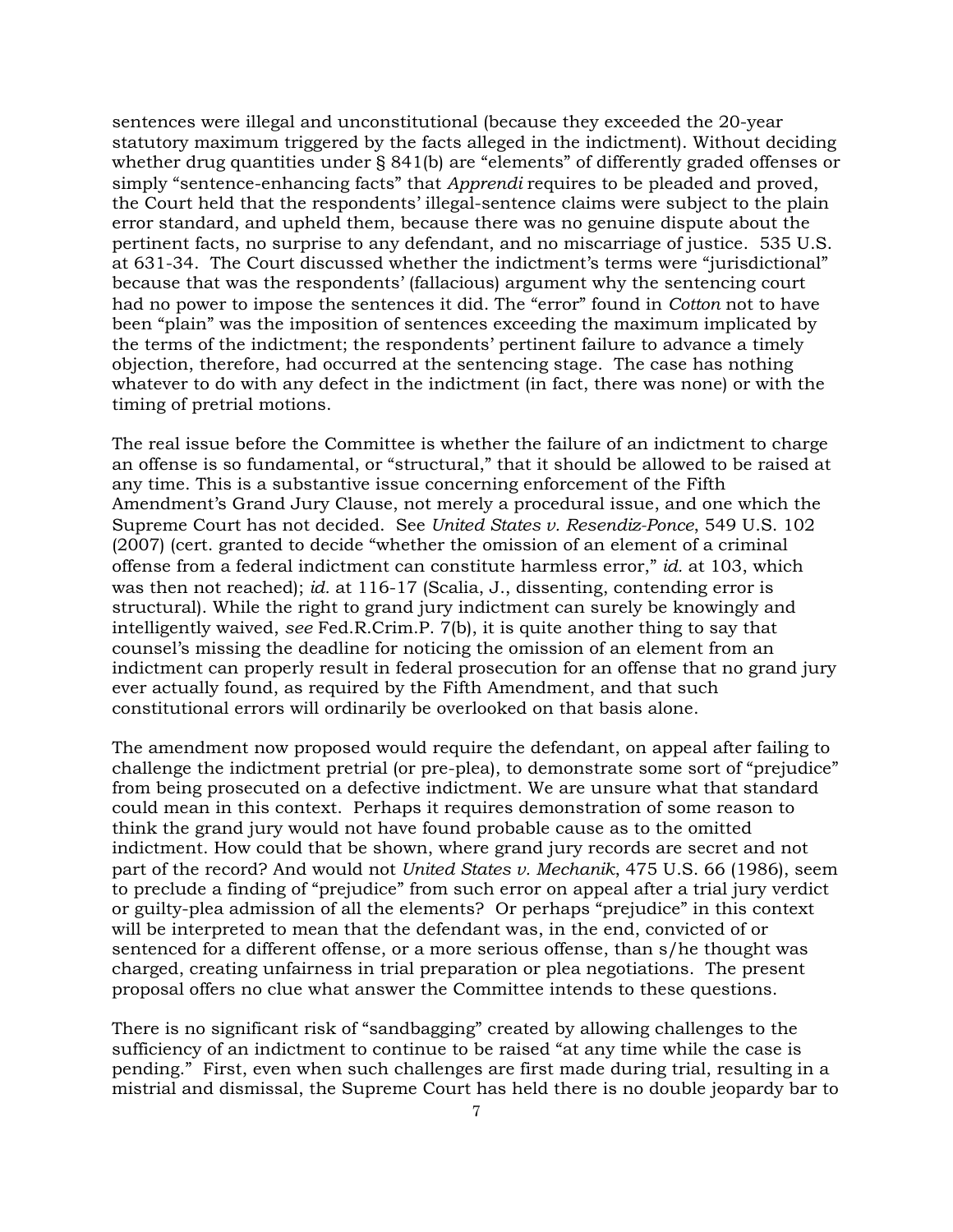a new trial on a corrected indictment. See *Illinois v. Somerville*, 410 U.S. 458 (1973). Second, when the failure of the indictment to charge an offense is not raised until after trial, the Supreme Court has long held that the indictment will be liberally, rather than literally construed. *Hagner v. United States*, 285 U.S. 427, 433 (1932). Thus, under existing and settled precedent, there is a significant disincentive to defense counsel's deliberately withholding a known challenge to the sufficiency of the indictment, and little if any advantage in doing so.

The standard under Rule 52(b) for showing an adverse impact from a late-raised claim of failure to charge an offense is not "prejudice" but rather an "[e]ffect" on the defendant's "substantial rights." A showing of prejudice is one way to demonstrate such an effect, but structural error is another, as is rebuttably presumed prejudice. The Fifth Amendment right not to be prosecuted for a felony except after an independent finding of probable cause by a grand jury that the defendant committed a federal offense (that is to say, all the elements of a federal offense) is surely "substantial" within the meaning of Rule 52(b). Whether prejudice need be shown from a felony prosecution without a valid indictment, or rather some other form of effect on substantial rights, is the constitutional question that the Supreme Court was going to decide in *Resendiz-Ponce*, and presumably will soon grant certiorari in another case to decide. The Rules Committee should not presume to decide that constitutional question now – a question that is not even clearly one of "practice and procedure" under 28 U.S.C. § 2072(a), rather than "substantive" under id. § 2072(b) – at least not on any basis less favorable to the defendant than that which applies under the current Rule.

### Showing required for consideration of untimely motions

Rule 12(e) currently provides that a party "waives" any defense, objection or request under Rule 12(b)(3) that is not raised within the deadline set by the court, but provides that the court may grant relief from the waiver for "good cause." The proposed amendments eliminate this subparagraph, and proposes a new subparagraph  $(c)(2)$  that would alter the standard governing a defendant's request that a court consider a motion that is "untimely," from the current "good cause" to "cause and prejudice," except if the defense or objection is the failure to state an offense or double jeopardy, in which case the defendant would only need to show prejudice. The proposed amendment also states explicitly that Rule 52's plain error standard does not apply.

The Committee's apparent goal is to adopt a single standard in the interest of uniformity, and it defends adoption of the "cause and prejudice" standard on the ground that the Supreme Court has interpreted Rule 12's good cause standard to require a showing of cause and prejudice. The cases the Report cites for this proposition, however, are a procedurally highly unusual direct appeal (*Shotwell Mfg. Co. v. United States*, 371 U.S. 341 (1963)), and a collateral challenge (*Davis v. United States*, 411 U.S. 233 (1973)). May 2011 Report, Section B.2. These cases viewed the absence of prejudice as a factor to be considered in determining whether there was "good cause" to grant relief from the waiver under the circumstances of those cases. *See, e.g., Shotwell*, 371 U.S. at 363 (explaining that "it is entirely proper to take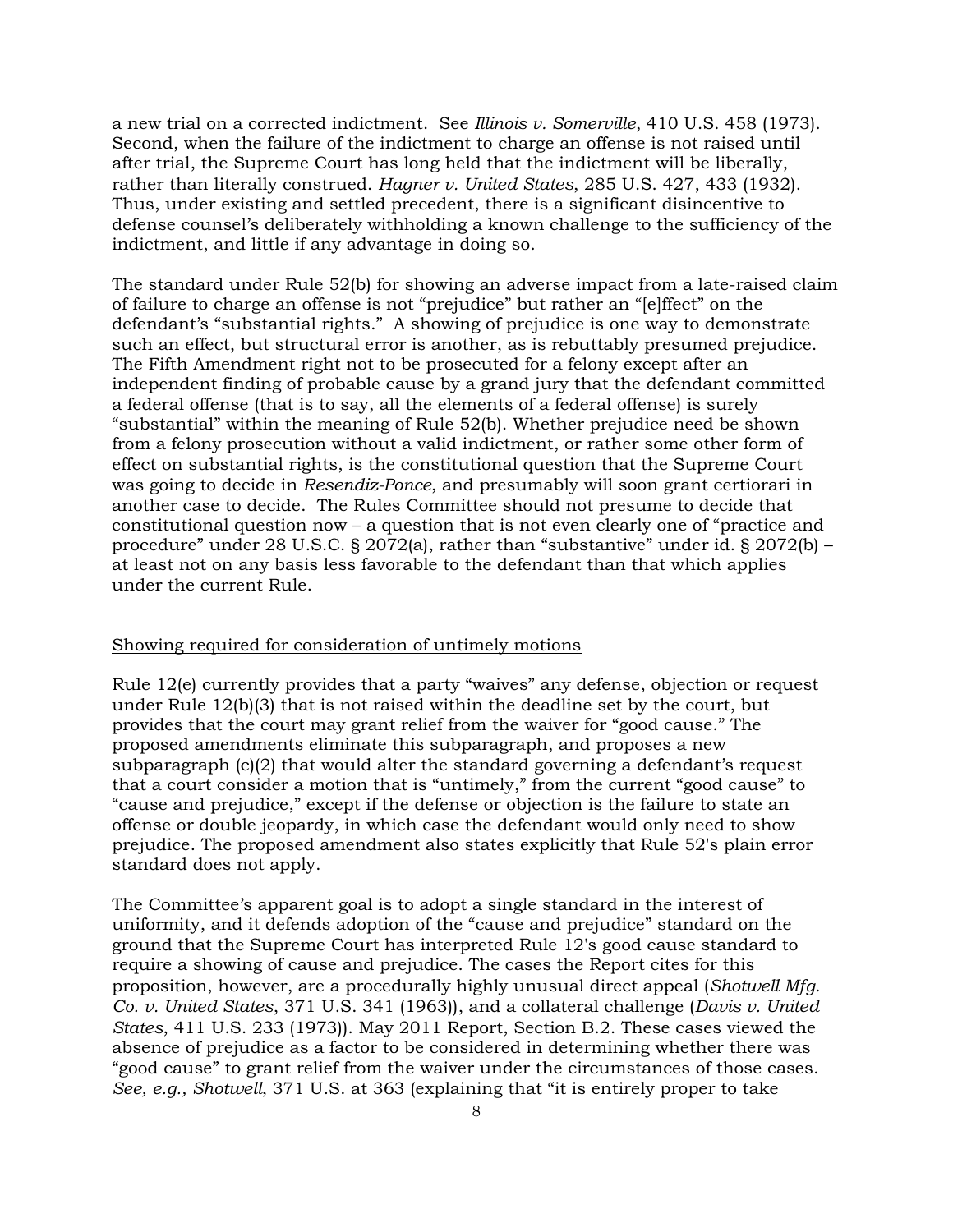absence of prejudice into account in determining whether a sufficient showing has been made to warrant relief from the effect of that Rule," where the ruling at issue was a challenge to the jury pool, made for the first time four years after trial, at the time of an evidentiary hearing ordered on an entirely unrelated issue after a second appellate remand). *Shotwell Manufacturing*, in other words, like *Davis*, essentially involved a post-conviction collateral challenge. Neither case bears any resemblance to the ordinary situation of a pretrial motion filed after the expiration of the district court's deadline, or an issue raised at trial that the court determines did not implicate any facts to be developed there, or even an issue raised for the first time on appeal that might have been brought up by pretrial motion.

Even assuming that an explicit cause and prejudice standard might be appropriate for claims that are untimely because they are first made post-appeal, that does not support incorporating the same standard into Rule 12 generally, because Rule 12 applies – in the ordinary and most common situation – pre-conviction (indeed, pretrial and pre-plea) as well. The Supreme Court has never interpreted Rule 12's "good cause" provision to require a showing of cause and prejudice in the pre-conviction context, or even on direct appeal, and as the Committee Report indicates elsewhere, courts have applied the "good cause" requirement in the pre-conviction context without requiring a showing of prejudice. May 2011 Report, Section F.4, n. 37 (citing decisions "treating unavailability of grounds as 'good cause' affording relief from waiver" under Rule 12(e)).

To impose cause and prejudice in the pre-conviction context would not only be contrary to precedent, but would be problematic as to both prongs. A common instance of "cause" is ineffective assistance of counsel. See, *e.g.*, *Murray v. Carrier*, 477 U.S. 478, 488 (1986). A lawyer might well have to advocate his or her own ineffectiveness in order to establish cause, at least in the alternative, thereby creating an ethical dilemma and conflict of interest, leading in many cases to a time-wasting and inefficient change of defense counsel and in many cases the defendant's loss of the Sixth Amendment constitutional right to have the assistance of counsel of choice. The only sensible meaning of "prejudice" in that context would be the failure to file the motion, and not whether it would likely succeed, in order to preserve the more favorable standard of review that would apply if the motion had in fact been filed.

What this brief survey suggests is that "good cause" has been interpreted according to the procedural context in which it arises. If as in *Shotwell Manufacturing* and *Davis* a defendant first raises a jury selection claim after the decision of the initial direct appeal, or even after the conviction has become final, "good cause" under Rule 12 will be interpreted to include an inquiry into prejudice, especially if the claimed error might have been cured had it been made timely. On the other hand, where a lawyer misses a filing deadline for reasons equivalent to excusable neglect or unintentional mistake, the "good cause" standard is, as it ought to be, sufficiently flexible to be interpreted by the trial court to allow the exercise of its discretion to allow the motion to be considered.

This is a far better approach, which is consistent with and can build on existing case law, than adopting a new standard that cannot be uniformly applied in the broad procedural spectrum encompassed by Rule 12 and will often lead to the loss of